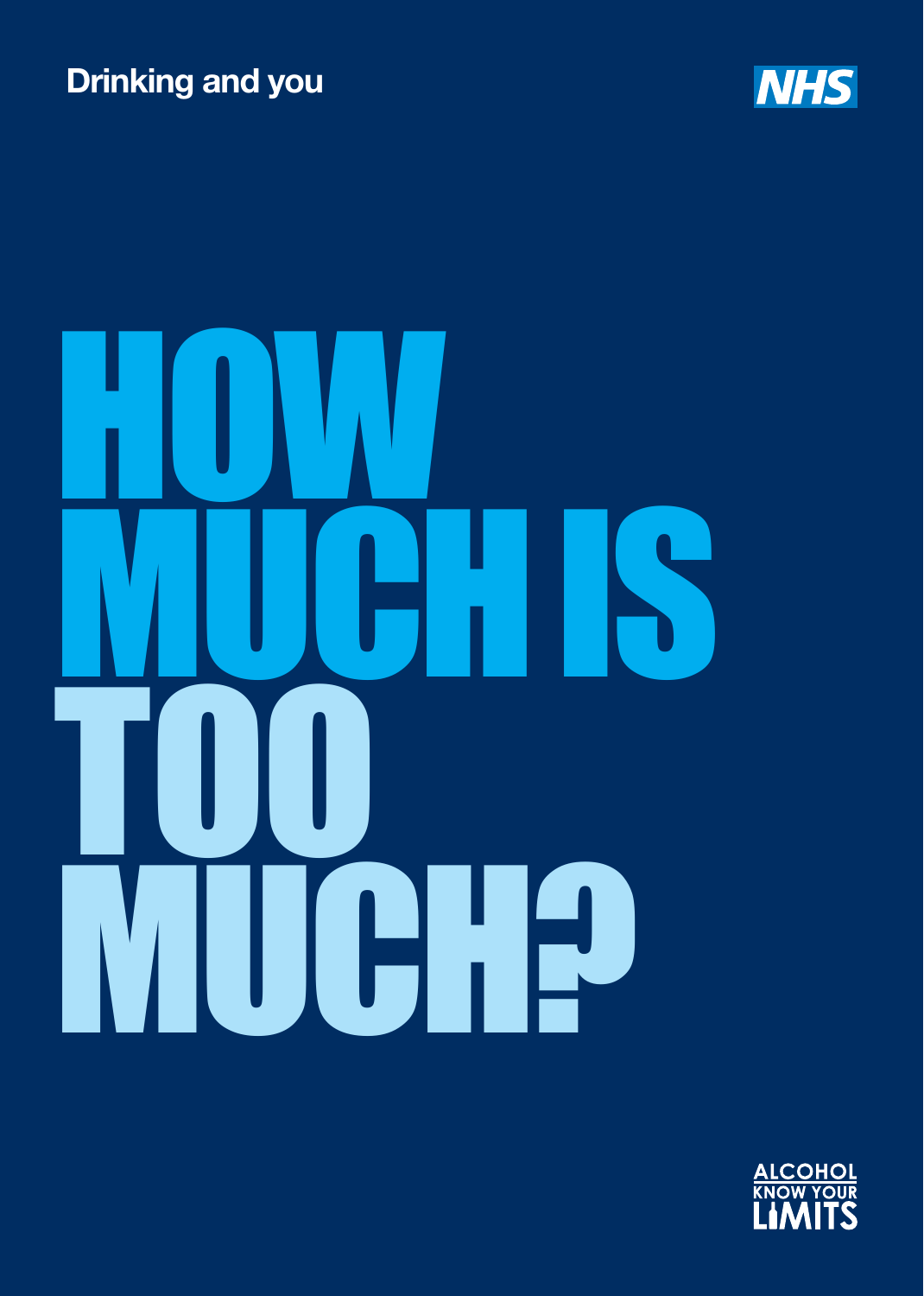### **Did you know?**

**Alcohol affects men and women differently. Women have a proportionally higher ratio of fat to water than men, which makes them less able to dilute alcohol in the body.**

# **Drinking. Every unit counts.**

This booklet explains the effects of alcohol on your health and on your social, home and work life. It tells you the number of units in popular alcoholic drinks so you can keep tabs on what you're drinking. And the back pages give useful advice and contact details if you want to cut down or get support.

**Every unit counts**

### **FRIDAY 5.30 PM**

"Out of work and into the pub for a quick pint. The weekend starts here."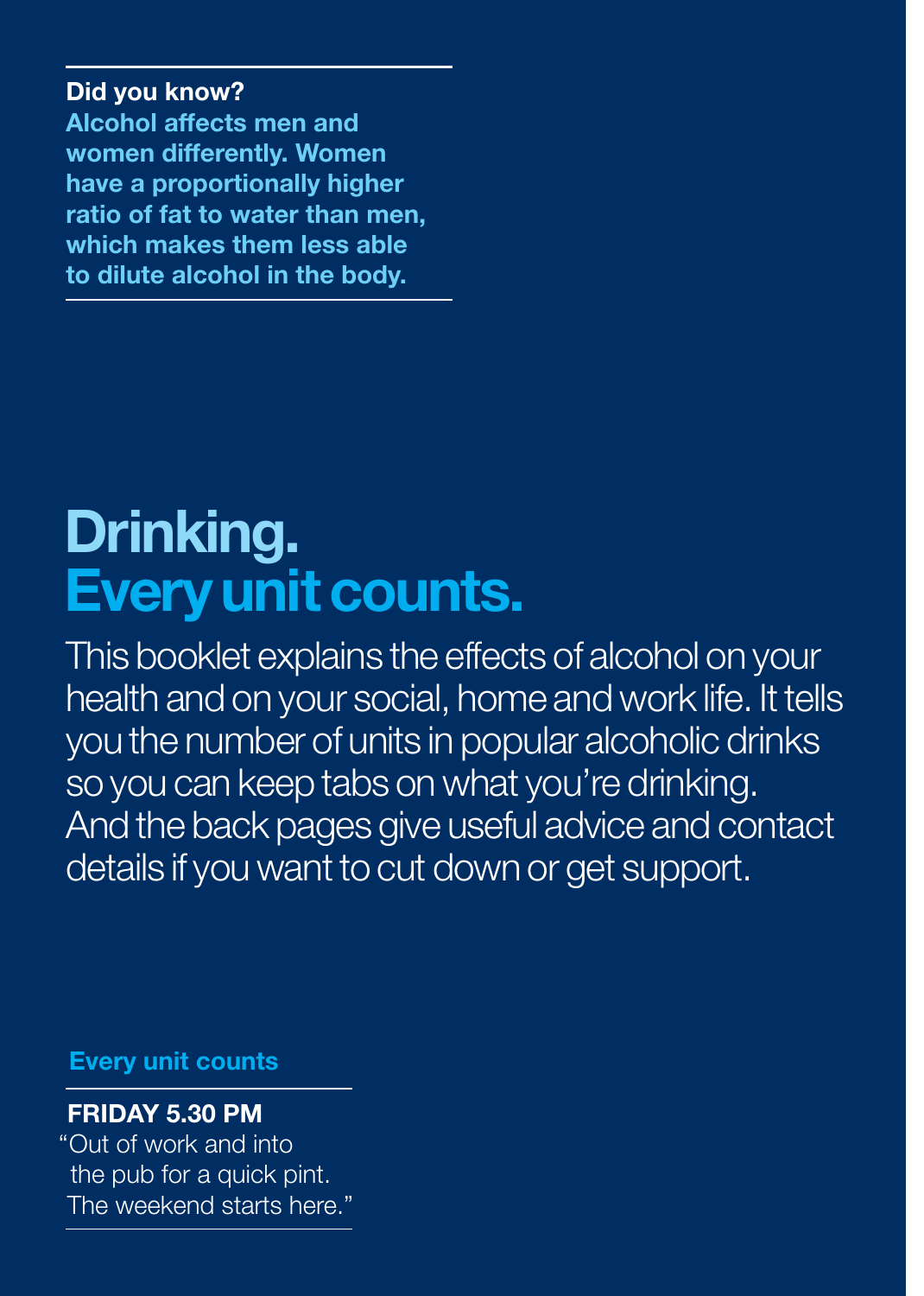# **Drinkingand you**

It's not unusual to want to take a little time out and have a drink or two. The problem with alcohol is that sometimes one drink can very easily lead to another. Before you know it, you might have drunk more than you intended. There are plenty of positive things about having a drink. It helps you unwind and relax and it's enjoyable to do with friends. But regularly drinking more than the recommended daily amount of units has its risks.

**NHS advice on drinking recommends that men should not regularly drink more than 3-4 units of alcohol a day and women should not regularly drink more than 2-3 units a day. Pregnant women or women trying to conceive should avoid drinking alcohol. If they do choose to drink, to minimise the risk to the baby, they should not drink more than 1-2 units once or twice a week and should not get drunk.**

You may want to keep track of what you drink in a day or an evening, and count your units. Be aware of the health and personal safety risks you face if you go over the NHSrecommended limit – this will help you make an informed choice as to how and when you drink.



MEN **Should not regularly drink more than 3-4 units a day**



0

### woMEN

**Should not regularly drink more than 2-3 units a day**

pregnant woMEN

**Avoid alcohol altogether Never more than 1-2 units once or twice a week**

**Tip: have something to eat before your first drink.**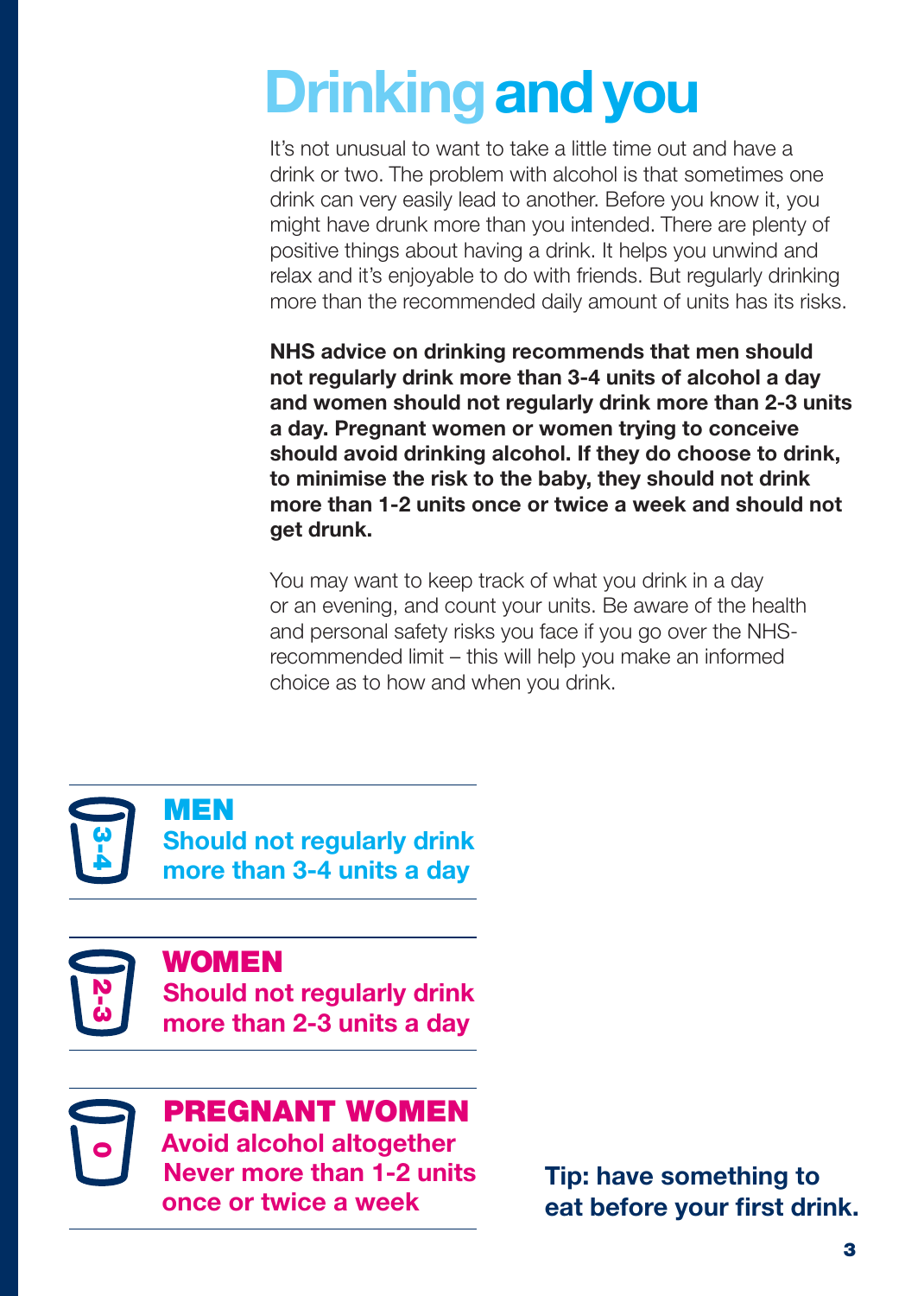# **How drinking affects your health**



Worried about whether drinking is damaging your health? More than one in four men and one in seven women drink more than the NHS recommended regular daily limits of 2-3 units for women and 3-4 units for men, at least on some days. Drinking like this regularly is risky to your health, but when asked, 'how much do you drink?', many people actually underestimate how much alcohol they are drinking.

People who drink heavily are not necessarily 'addicted' to alcohol, but for many reasons they have got into the habit of consuming it regularly or in 'binges' of heavy drinking. Such drinking has shortand long-term risks.

### **Short-term risks:**

- anxiety
- sexual difficulties such as impotence
- slowed breathing and heartbeat
- loss of consciousness
- accidents and injuries
- suffocation through choking on your own vomit
- potentially fatal poisoning.

### **Every unit counts**

### **FRIDAY 7.00 PM**

"I get home, and my partner is already cooking dinner. I'll have a bottle of beer while I help."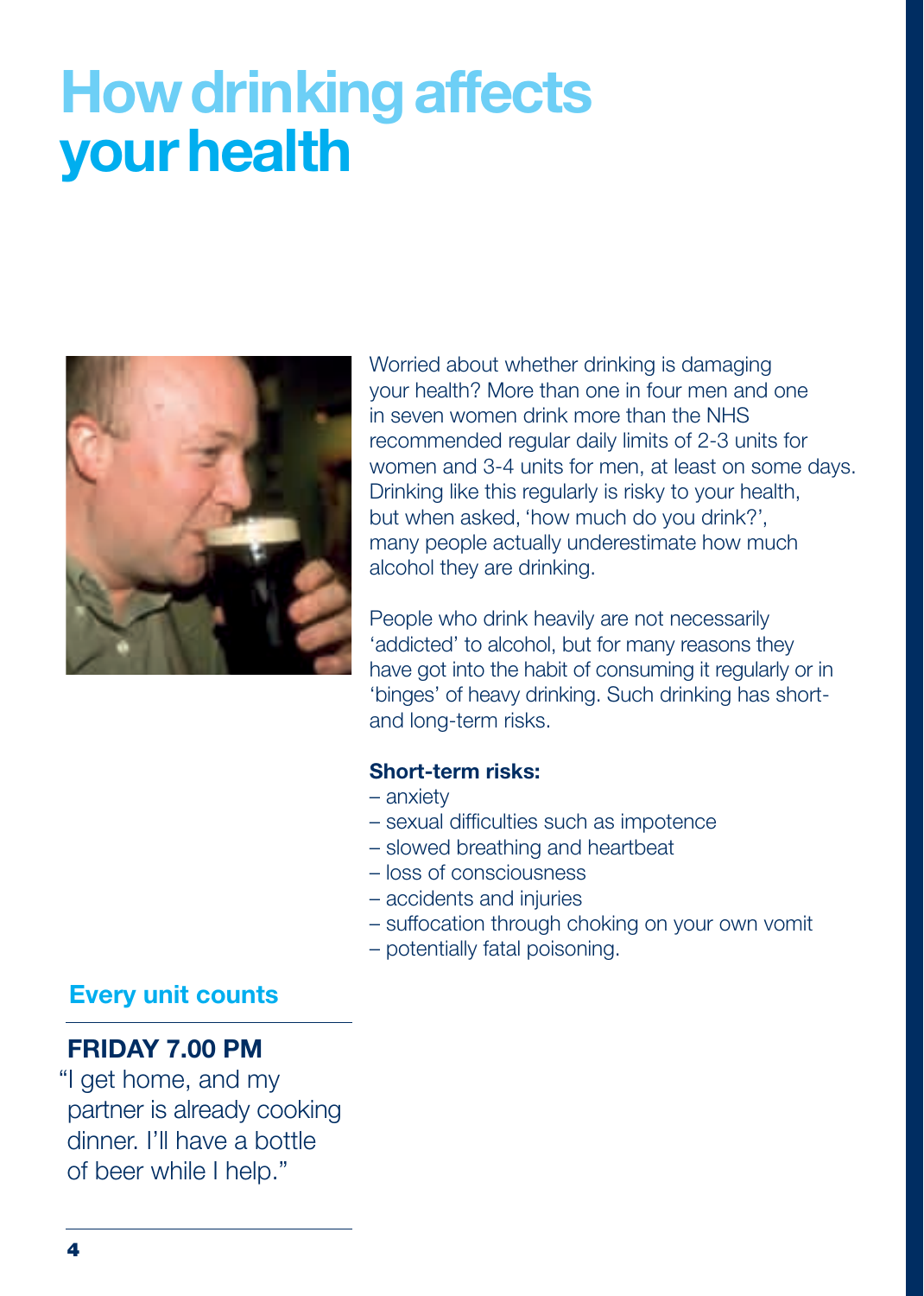### **Did you know?**

**Alcohol is fattening. If you added three or four gin and tonics a day to your usual diet, you could put on 4lbs over four weeks.** 

### **Long-term risks:**

Drinking more than the recommended number of units regularly over a long period of time can lead to:

- certain types of cancer, especially breast cancer
- memory loss, brain damage or even dementia
- increased risk of heart disease and certain types of stroke
- liver disease, such as cirrhosis and liver cancer
- stomach ulcers.

**As you get older,** the risks are greater. Your body is less able to process alcohol, and, so you may find that the time it takes you to recover from a drinking session is longer than it was when you were younger. If you fall, you are more likely to seriously injure yourself too.

**Your looks may suffer** if you drink too much. Not only is alcohol high in calories. making you put on weight, it has been linked to skin problems and signs of premature ageing too.

### **Choices**

- don't mix alcohol with any kind of medication as it can reduce the effect of the medication and increase harmful side-effects
- don't mix alcohol with recreational drugs
- If you are pregnant or trying to conceive, stop drinking altogether or cut down to no more than 1-2 units once or twice a week, and do not get drunk.
- don't drink if you have mental health problems, such as depression. It can make it worse
- don't drink and drive or operate machinery.

**Many problems triggered by drinking can get better if you stop or cut down.**

**1.1 units per 275ml Beer**<br>1.1 u<br>Beer



**per pint Lager**

**Tip: if you have a pre-dinner drink and you are planning to drink later on, make this one a low (or no) alcohol one. 2.3 units**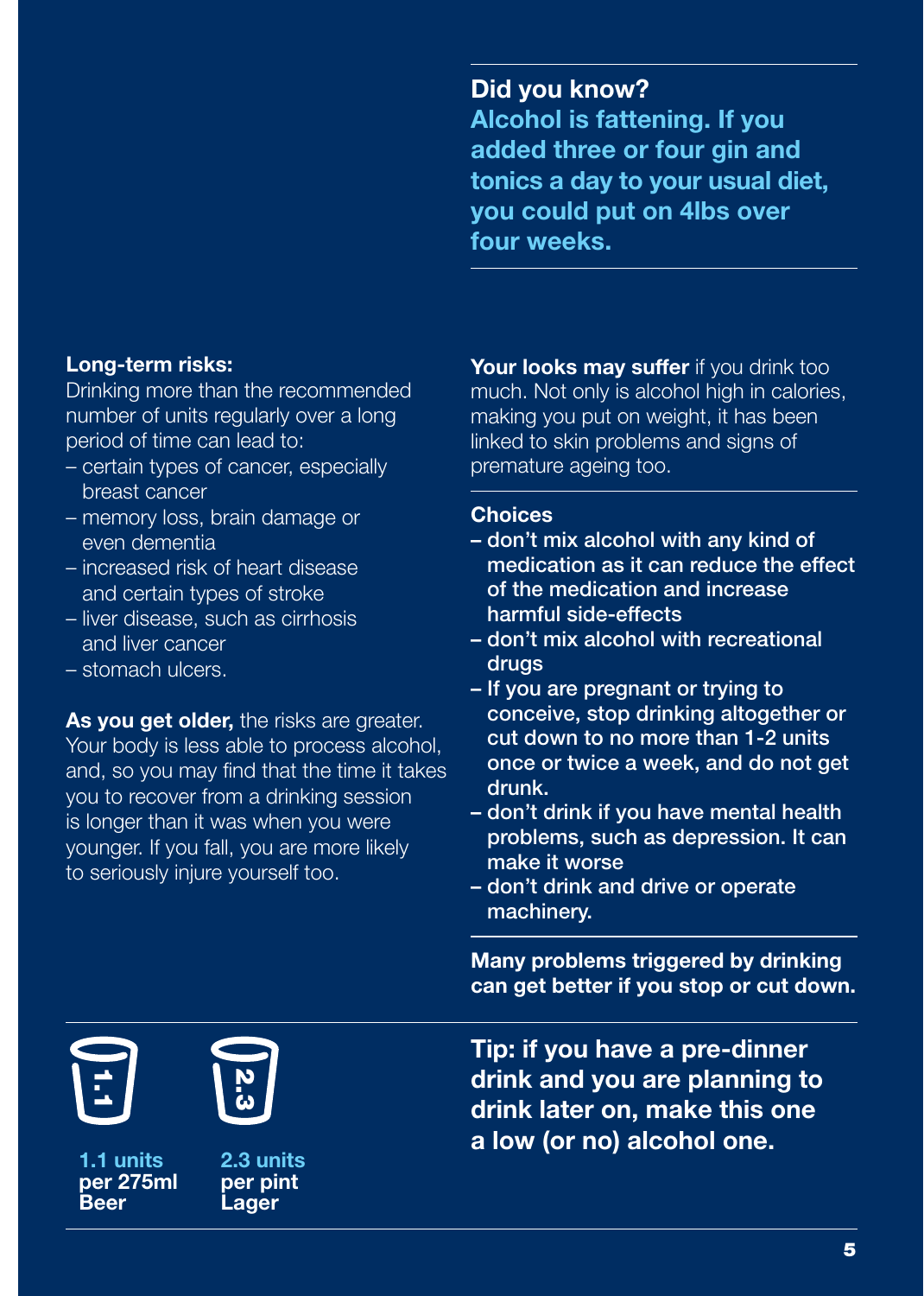# **The people around you**



It's not only the health effects of drinking that you need to be aware of. Alcohol can also put you in unsafe or embarrassing situations because it can impair your judgement. If you've ever woken up one morning and regretted something you said or did the night before, chances are you'd had too much to drink.

If you are drunk you might put yourself at risk of having unprotected sex, of being mugged or of getting into fights – you could even end up being arrested or given an anti-social behaviour order. There is also a very strong link between alcohol and becoming a victim of sexual assault or violence.

At first, drinking makes you feel relaxed and happy. When drunk frequently, alcohol becomes a depressant. If you regularly drink more than the recommended limit, alcohol can affect your moods and behaviour. And that means it will also affect the people around you: your partner, your friends, your children and the people you work with.

### **Every unit counts**

### **FRIDAY 8.30 PM**

"Sit down to dinner and crack open a bottle of red. Have a couple of glasses each."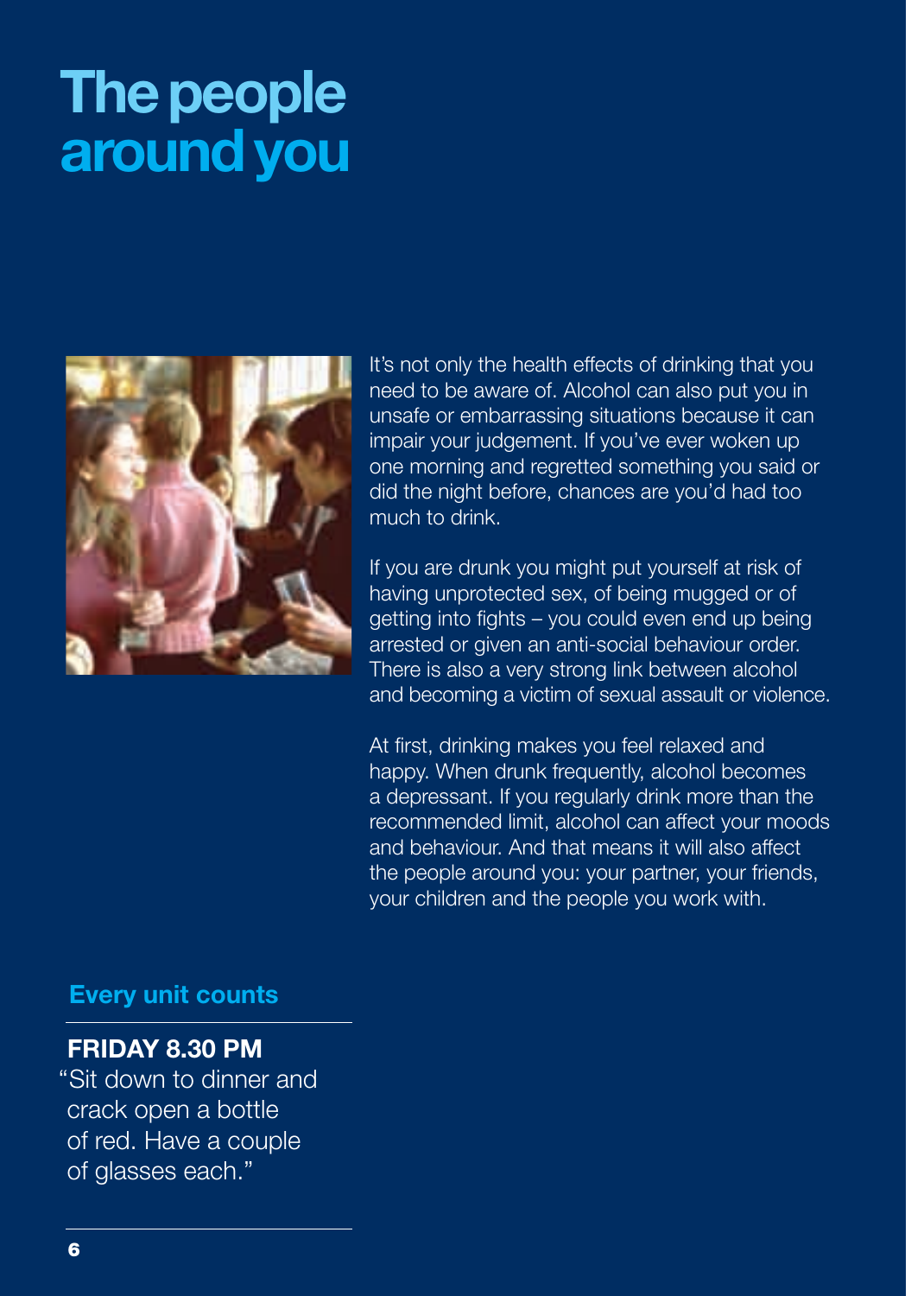**Did you know? If you have had a heavy drinking session, it is best to avoid alcohol for 48 hours to give your body time to recover.**

### **At home**

Plenty of jokes are made about alcohol affecting men's sexual performance. Generally, they're true. Alcohol can make men impotent. It can also put a heavy emotional strain on relationships – marriages in which alcohol is an issue are twice as likely to end in divorce. Alcohol is also a major factor in domestic violence.

Don't forget that children learn about behaviour largely from their parents. How you drink may well affect how they drink too, both now and in the future. So try to set a good example by drinking in moderation.

### **At work**

If you are feeling anxious or depressed because of the amount of alcohol you are drinking, your behaviour may affect the people you work with too. Taking time off work puts extra pressure on colleagues who have to cover while you're away. It's not the best way to further your career or build good working relationships.

### **Alcohol and children:**

- it is illegal to give alcohol to a child under five, even at home
- it is illegal for anyone under 18 to buy – or be bought – alcohol, unless they are 16 or 17 and having a meal in a bar or restaurant
- if your child is curious about alcohol, try to talk about it naturally and make sure you have the facts
- if your child does drink, try and talk to him or her about it calmly. Don't give a lecture or get angry.

### **Choices**

- Don't drink and…
- drive
- use any type of machine or equipment
- use a ladder or work at heights
- take part in any sports.



**2.3 units per 175ml Red wine** 

**1.0 units per 25ml Whisky**

**Tip: why not try using small glasses instead of larger ones? 1 small glass of wine at 12.5% alcohol is around 1.5 units, a large glass can contain 3 units or more.**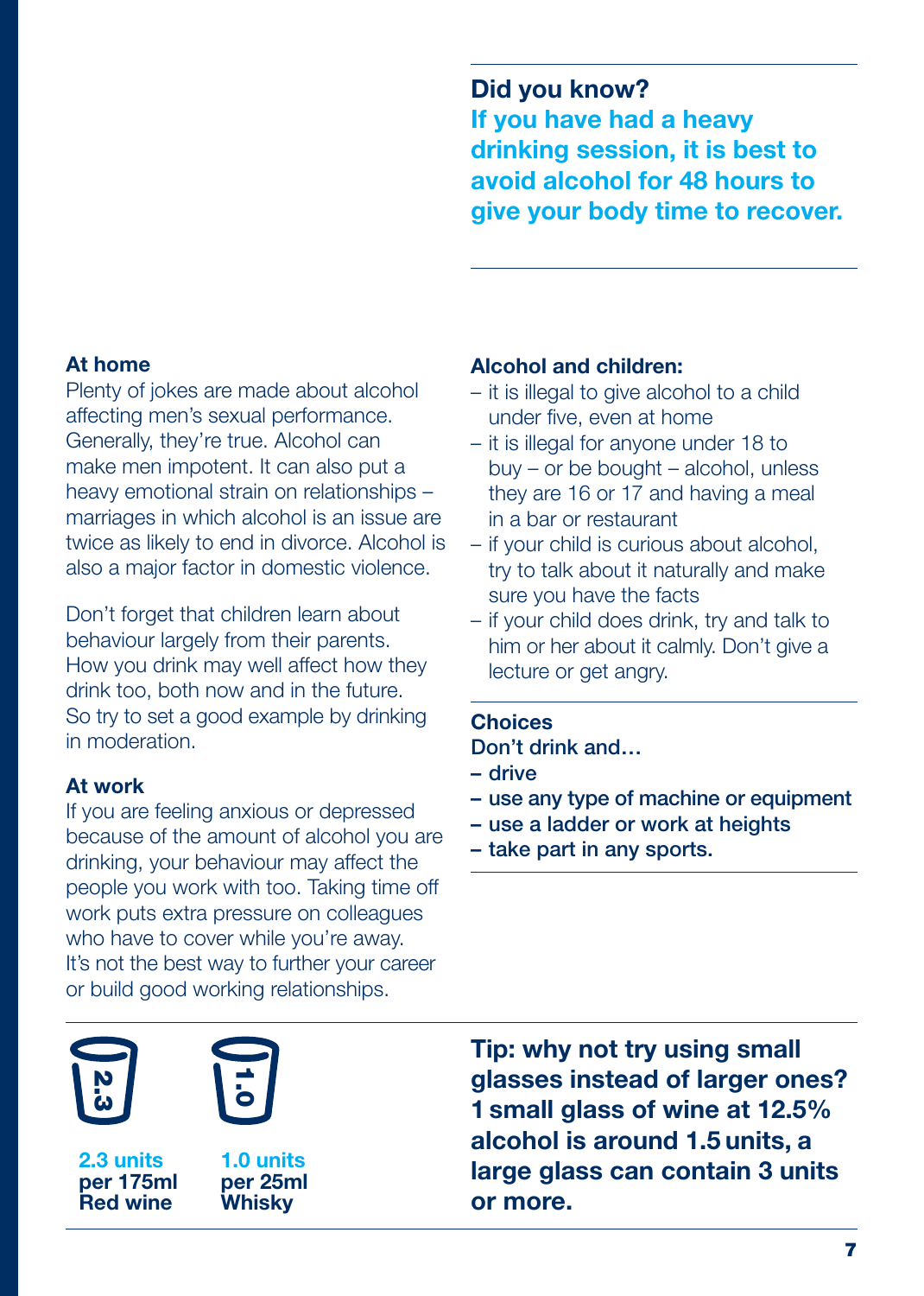# **Over the limit?**



Staying within NHS-recommended limits for drinking alcohol has clear health benefits.

It also helps you avoid being fined for alcoholrelated anti-social behaviour or being prosecuted for drink-driving.

### **Drinking and driving**

Legally, the alcohol limit for drinking and driving is 80mg in 100ml of blood. You can't translate that into numbers of drinks easily – it depends on factors such as your weight and metabolism.

Any amount of alcohol in your blood will impair your ability to drive. So it's much safer not to drink at all than to try to calculate the amount of alcohol you are drinking. You could find you are over the limit without intending to be.

If you've had a heavy night drinking, you may still be over the limit the next morning. If you drive you could be prosecuted.

### **Every unit counts**

### **FRIDAY 9.30 PM**

"Almost finished our second bottle of red. Better polish it off rather than let it go to waste…"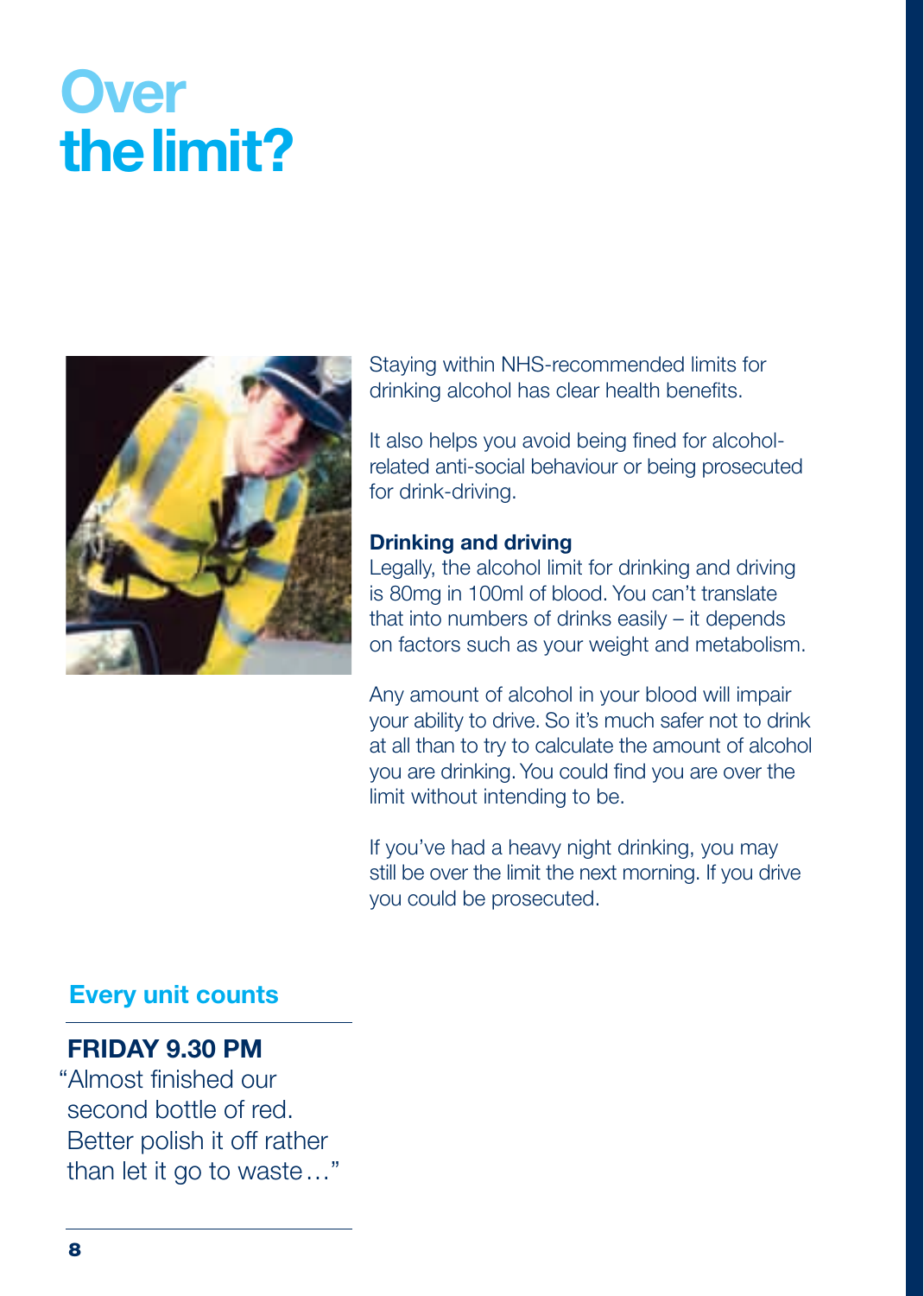If you are convicted of drink driving, you can face:

- a minimum 1 year driving ban
- a fine of up to £5000
- up to six months in prison.

### **Drinking and disorderly behaviour**

Drinking can bring out the worst in people, sometimes making them violent and aggressive. If you drink or behave in a way that is anti-social, the police can fine you:

- £50 if you drink alcohol in a 'no alcohol' public area, are drunk in the street or drink under the age of 18
- £80 if you harass, alarm or distress someone or behave in a disorderly way
- £80 if you are under 18 and try to buy alcohol or have it bought for you by someone else
- $-$  £80 if you vomit or urinate in the street.

### **Did you know?**

**If you are driving and have the legal limit of alcohol in your blood, you are more than twice as likely to have an accident than if you had not been drinking at all. The risk is up to five times greater if you are a less experienced driver.** 

You may get over the fine. But it could take some time to shake off the humiliation and embarrassment of having been penalised by the police. It could even have consequences for your career.

And it's not only you who risks a fine. The person serving you alcohol may also be fined if you've clearly had too much to drink.



**1.1 units per 275ml Beer**<br>1.1 u<br>Beer



**per pint Lager**

**Tip: a glass of water helps alleviate some of the effects of dehydration from drinking alcohol. 2.3 units**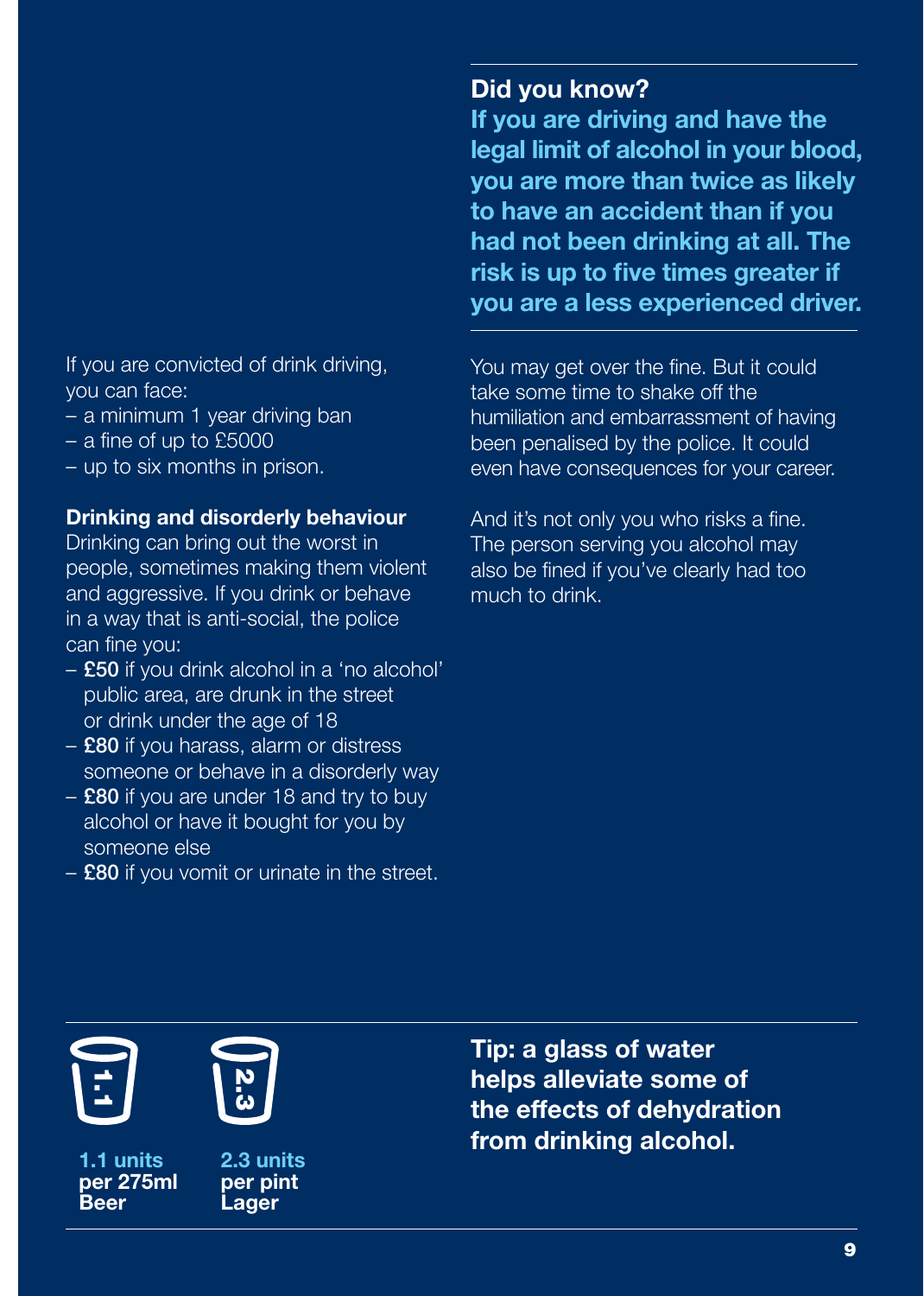# **Worried you're drinking too much?**



You – or someone you know – could have a problem if:

- you get drunk regularly
- you can't stop once you've started
- you're drinking more than before
- you're losing interest in other things because of drink
- you're drinking alone
- you're making excuses to drink
- you're letting people down as a result of drinking
- you smell of alcohol during the day
- you feel guilty about drinking
- you get the shakes in the morning.

If you are concerned about whether your drinking fits into a healthy lifestyle, a test on our website will help you decide if you need to make any changes. It will also tell you what steps you can take to cut down or control your alcohol consumption. **Go to: www.drinkaware.co.uk**

### **Every unit counts**

### **FRIDAY 11.00 PM**

"Sitting in front of the telly. Fancy a nightcap..."

**Tip: keep tabs on how many units you've had. Your total tonight is 11.3 units. Ask yourself, 'How often do I regularly drink so much more than the daily limit?'**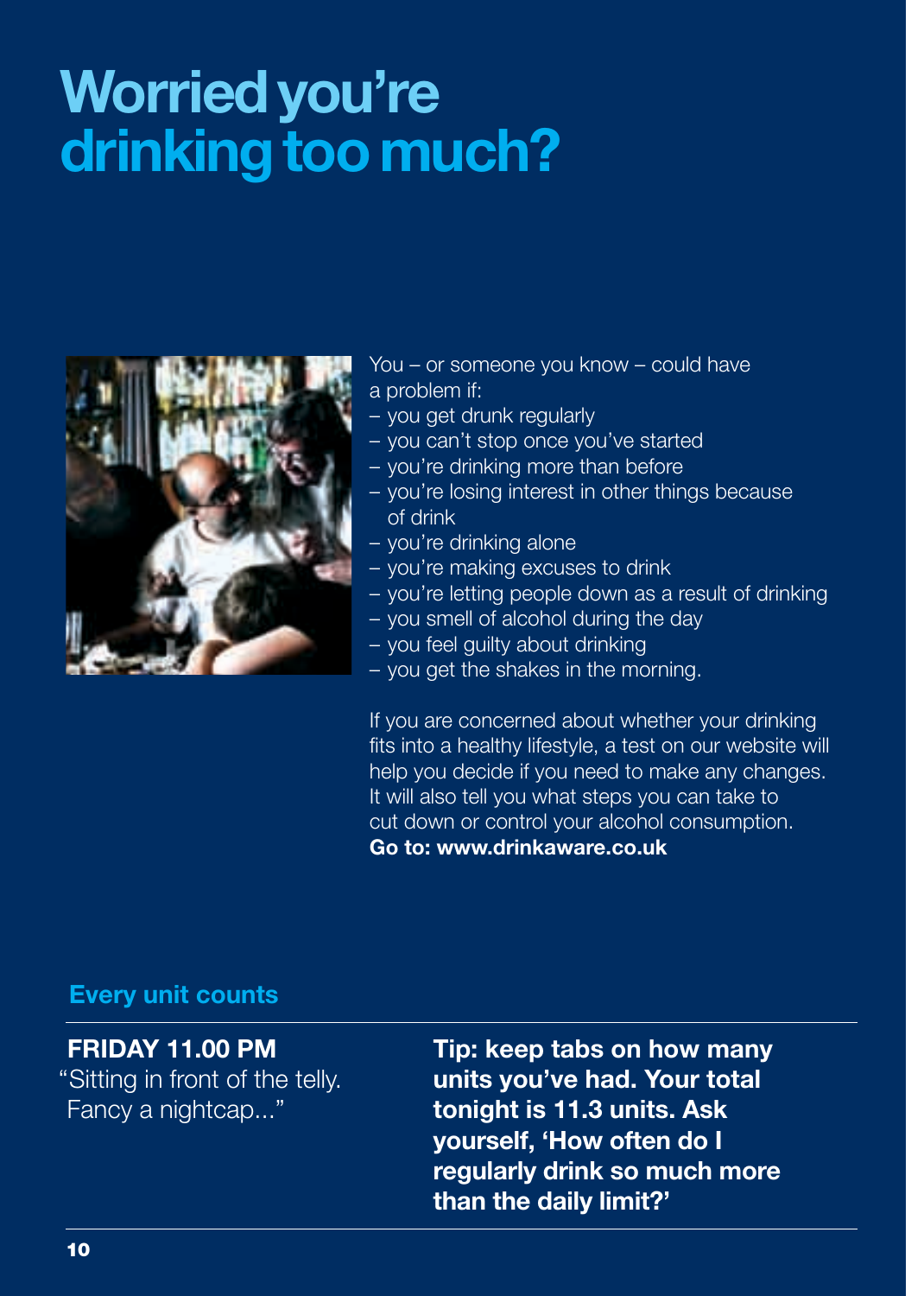# **Where to get help**

If you are interested in how alcohol affects you, or think you may be drinking too much go to **www.drinkaware.co.uk:**

- log-on to 'Down your Drink' at **www.downyourdrink.org.uk**
- call Drinkline, the national alcohol helpline, on **0800 917 82 82**. Lines are open 24 hours a day, 7 days a week and calls are free from a landline
- visit your GP.

If you may have a problem with your drinking, are finding it difficult to cope on your own or are getting withdrawal symptoms, plenty of help and support is available. Visit your local alcohol help centre (listed in your telephone directory or contact Drinkline for details of local support).

**Red**<br>2.3 units<br>per 175ml<br>Red wine

**2.3 units per 175ml**



**1.0 units per 25ml Whisky**

### **Drinking and you: 10 ways to find the balance**

- **1 Decide how many units you want to drink in an evening – and stick with it.**
- **2 Reduce your units by choosing drinks that are not so strong.**
- **3 Avoid 'top-ups' so you can keep track of your units.**
- **4 Drink water before you go out. Then drink either water or a soft drink between each alcoholic drink.**
- **5 Eat before you go out and while you are drinking.**
- **6 If you think you may be drinking a bit much, set aside specific days in the week when you do not drink.**
- **7 If you spend all your money on drink, take out less cash. Leave the credit cards at home.**
- **8 Before you go out, think about how you are going to get home. If you are in a group, designate a non-drinking driver. Otherwise take a licensed taxi.**
- **9 Don't drink in rounds as you'll tend to drink more.**
- **10 Try not to go out too often with friends who drink heavily.**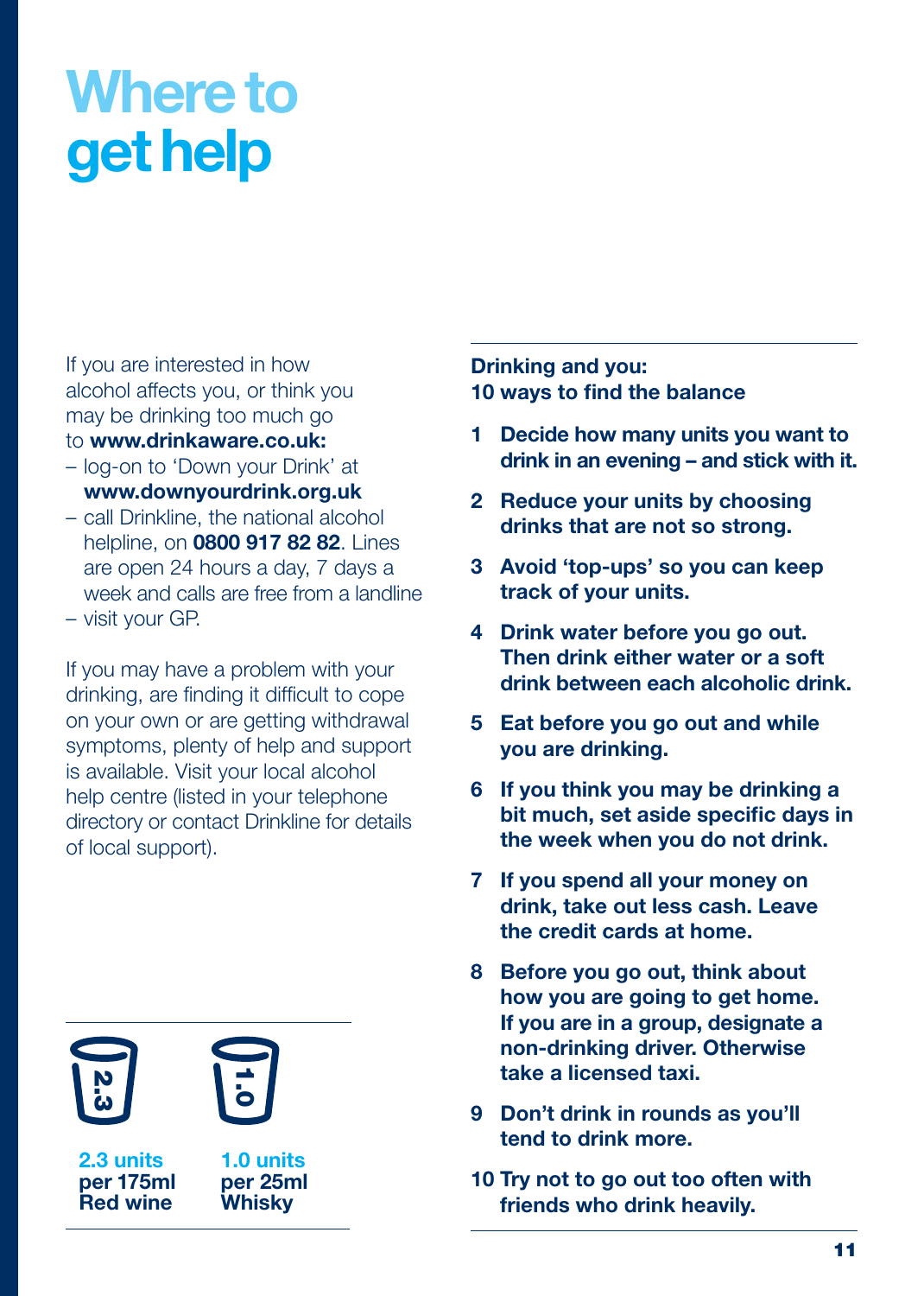# **Know Your Units**

| 'Low Alcohol' drinks                | Bottle (330ml)                                      | <b>Can (440ml)</b>      | <b>Pint (568ml)</b>                      | Litre                             |
|-------------------------------------|-----------------------------------------------------|-------------------------|------------------------------------------|-----------------------------------|
| Beer, Lager & Cider at 2% 0.7 units |                                                     | $0.9$ units             | 1.1 units                                | 2 units                           |
| <b>Beer, Lager &amp; Cider</b>      | Bottle (330ml)                                      | <b>Can (440ml)</b>      | <b>Pint (568ml)</b>                      | Litre                             |
| 4%                                  | 1.3 units                                           | 1.8 units               | 2.3 units                                | 4 units                           |
| 5%                                  | 1.7 units                                           | 2.2 units               | 2.8 units                                | 5 units                           |
| 6%                                  | 2 units                                             | 2.6 units               | 3.4 units                                | 6 units                           |
| 'Super-Strength' drinks             | Bottle (330ml)                                      | <b>Can (440ml)</b>      | <b>Pint (568ml)</b>                      | Litre                             |
| Beer, Lager & Cider at 9%           | 3 units                                             | 4 units                 | 5.1 units                                | 9 units                           |
| Alcopops 5%                         | Bottle (275ml)                                      |                         |                                          |                                   |
|                                     | 1.4 units                                           |                         |                                          |                                   |
| <b>Spirits (38-40%)</b>             | <b>Small</b><br>measure (25ml)                      | Large<br>measure (35ml) | <b>Small double</b><br>measure<br>(50ml) | Large double<br>measure<br>(70ml) |
| Gin, rum, vodka & whisky            | 1 unit                                              | 1.4 units               | $1.9 - 2$ units                          | 2.7 - 2.8 units                   |
| Shots (38-40%)                      | <b>Small measure (25ml)</b><br>Large measure (35ml) |                         |                                          |                                   |
| Tequila, Sambuca                    | 1 unit                                              |                         | 1.3 units                                |                                   |

*Shots may either be spirits or liqueurs, and are generally drunk very quickly. Different liqueurs can vary considerably in strength – they can be stronger or weaker than this example.*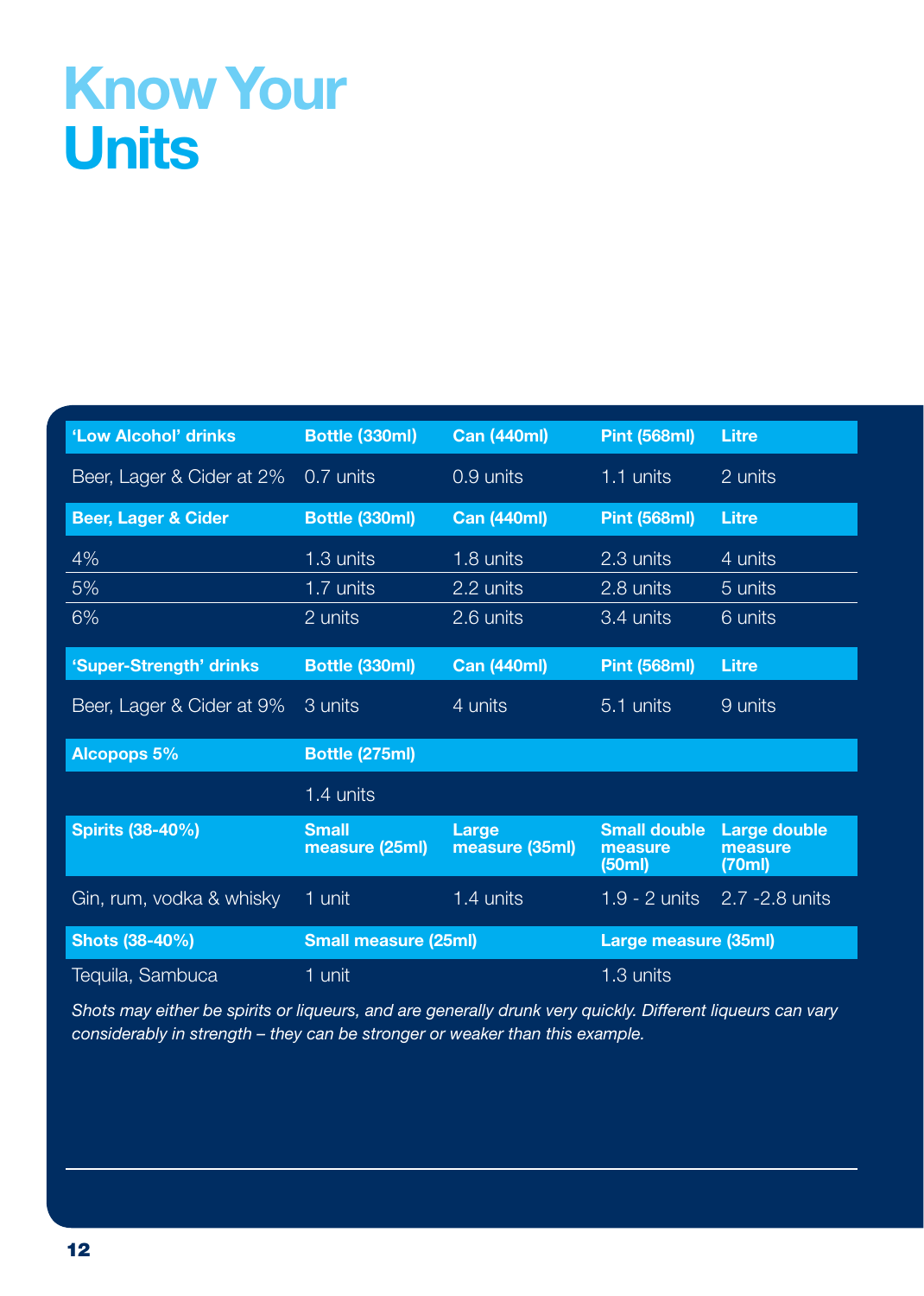The NHS recommends that:

- men should not regularly drink more than

3 – 4 units of alcohol a day

- women should not regularly drink more than 2 – 3 units of alcohol a day.

Women should avoid drinking if they are pregnant or trying to conceive. If they do choose to drink, to protect the baby, they should not drink more than 1 to 2 units of alcohol once or twice a week and should not get drunk

The table below provides information on the number of units contained in some common drinks, based on typical alcoholic strengths. Check labels or ask bar-staff to identify the actual ABV % strength of what you are drinking, because different brands may be stronger or weaker than these examples.

To keep track of the units in your favourite drinks visit www.drinkaware.co.uk. Then you can easily keep count and make informed choices when you're out drinking.

| Wine & champagne<br>(red, white, rose or<br>sparkling) | <b>Small glass</b><br>(125ml)  | <b>Standard glass</b><br>(175ml) | <b>Large glass</b><br>(250ml) | <b>Bottle</b><br>(750ml) |
|--------------------------------------------------------|--------------------------------|----------------------------------|-------------------------------|--------------------------|
| 10%                                                    | 1.25 units                     | $1.75$ units                     | 2.5 units                     | 7.5 units                |
| 11%                                                    | 1.4 units                      | 1.9 units                        | 2.8 units                     | 8.3 units                |
| 12%                                                    | 1.5 units                      | 2.1 units                        | 3 units                       | 9 units                  |
| 13%                                                    | 1.6 units                      | 2.3 units                        | 3.3 units                     | 9.8 units                |
| 14%                                                    | $1.75$ units                   | 2.5 units                        | 3.5 units                     | $10.5$ units             |
| <b>Fortified wine (17.5-20%)</b>                       | <b>Standard measure (50ml)</b> |                                  |                               |                          |
| Sherry & Port                                          | $0.9 - 1$ unit                 |                                  |                               |                          |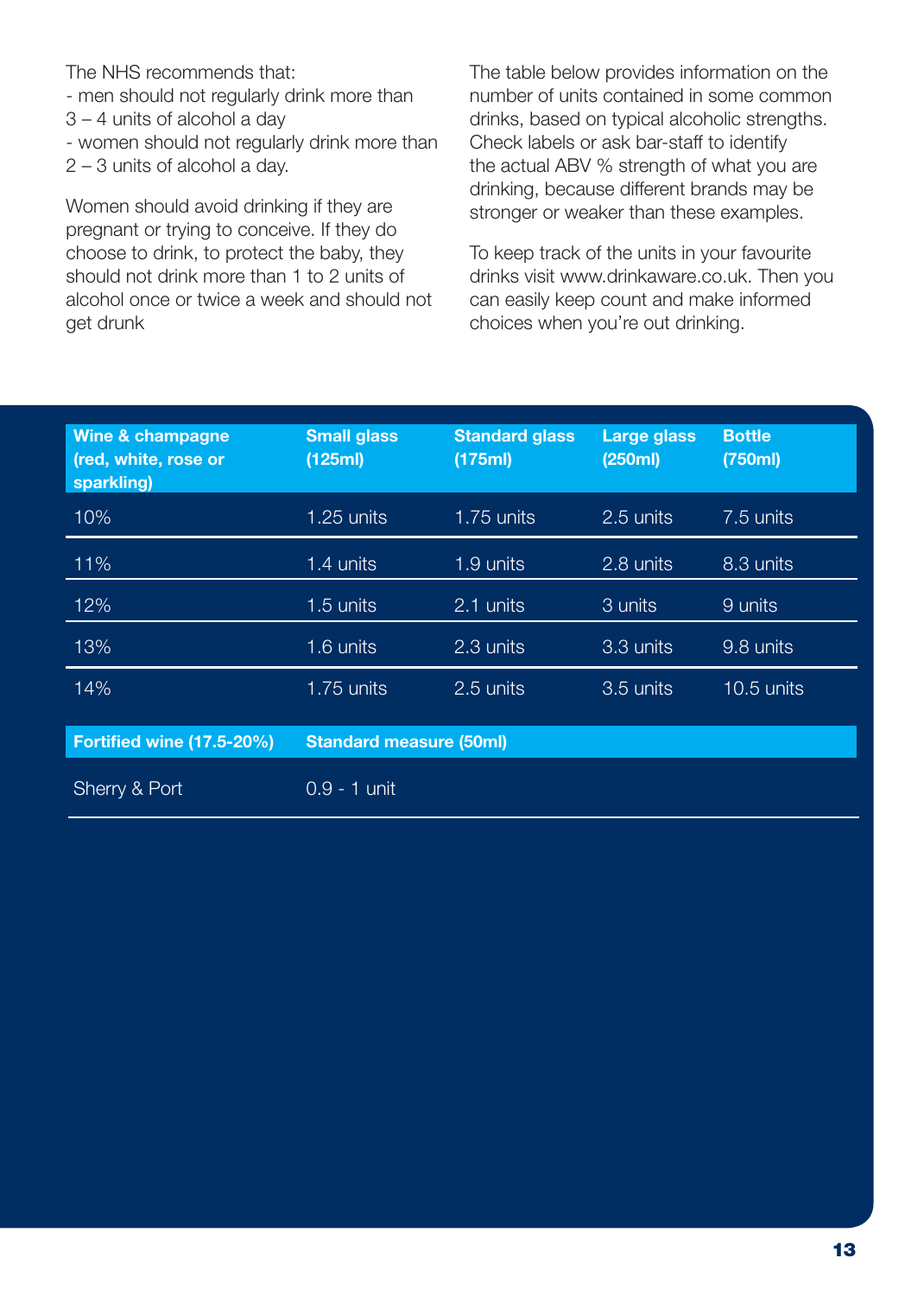# **Knowing your units**

## **How much is too much? Try this quiz to help you find out.**

## **How often?**

**1 How often do you have an alcoholic drink?**

| <b>Never</b>              |     |
|---------------------------|-----|
| Monthly or less           |     |
| Two to four times a month | ( ) |
| Two to three times a week |     |
| Four or more times a week |     |

## **How much?**

**2 How many units of alcohol do you think it's healthy to drink each day?**

| <b>None</b>         |  |
|---------------------|--|
| Up to three         |  |
| Up to four          |  |
| Eight or more       |  |
| As many as you like |  |

# **How much do you drink?**

**3 How many units of alcohol do you drink in a typical evening?**

| One or two           |  |
|----------------------|--|
| Three or four        |  |
| Five or six          |  |
| Seven, eight or nine |  |
| Ten or more          |  |
|                      |  |

# **How often?**

**4 How often do you drink more than six units of alcohol in one evening?**

| <b>Never</b>          |  |
|-----------------------|--|
| Less than monthly     |  |
| Monthly               |  |
| Weekly                |  |
| Daily or almost daily |  |

## **Cause for concern?**

**5 Over the past six months, how many times have you been unable to stop drinking once you'd started?** Never A<br>
Less than monthly B Less than monthly B<br>Monthly C Monthly Controller Controller Controller Controller Controller Controller Controller Controller Controller Controller Controller Controller Controller Controller Controller Controller Controller Controller Controller Contr Weekly<br>Daily or almost daily<br>F Daily or almost daily

**6 How often during the last six months have you missed work or not been able to do other things you were supposed to do because of drinking?**

| Never                 |  |
|-----------------------|--|
| Less than monthly     |  |
| Monthly               |  |
| Weekly                |  |
| Daily or almost daily |  |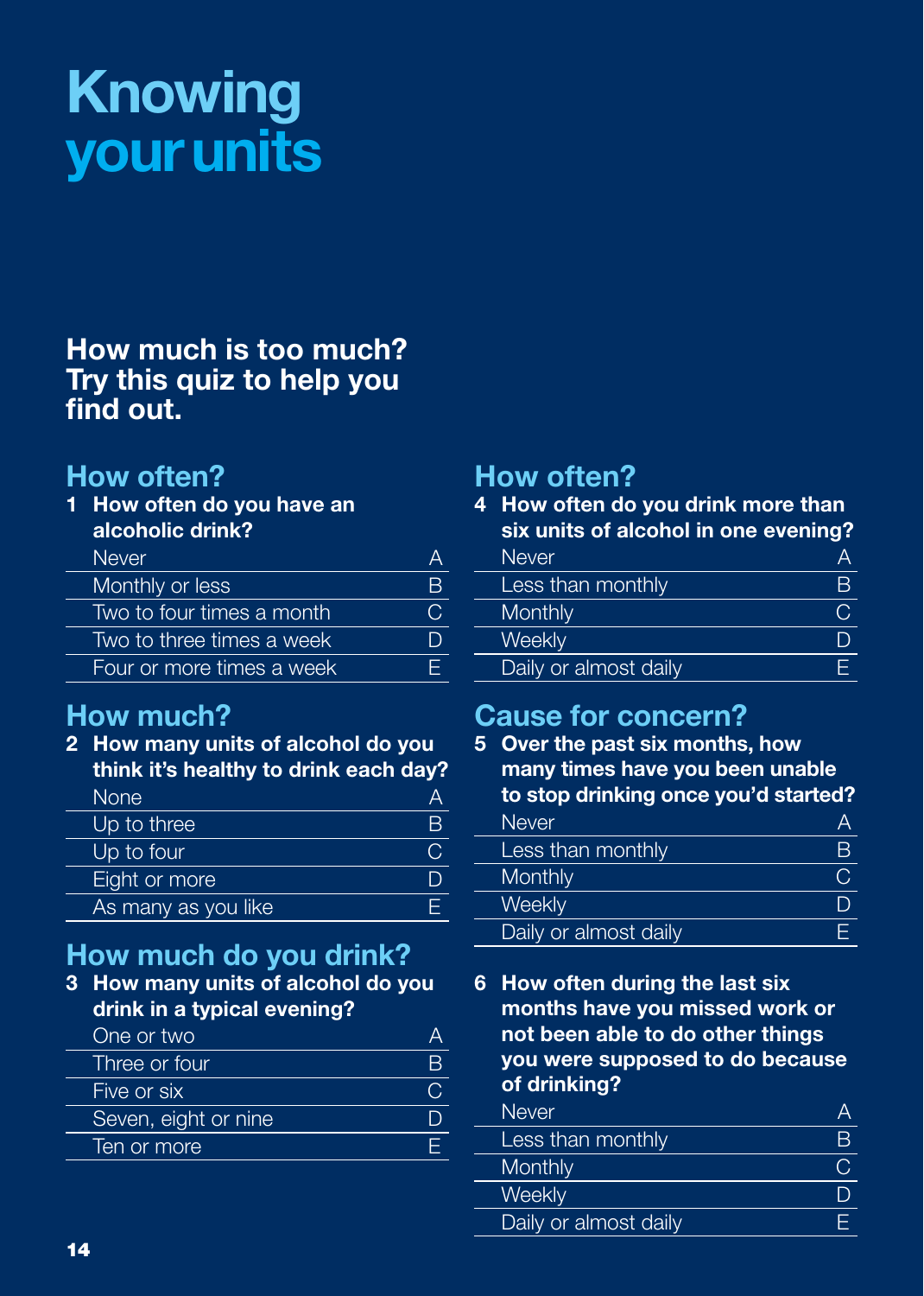**7 How often during the last six months have you felt embarrassed, guilty or had regrets about what you might have done after a drinking session?**

| Never.                |   |
|-----------------------|---|
| Less than monthly     | R |
| Monthly               |   |
| <b>Weekly</b>         |   |
| Daily or almost daily |   |

**8 How often during the last six months have you been aware of disturbing other people as a result of your drinking either through causing a mess (being sick, breaking things), waking up your neighbours, family or flatmates or getting into fights and arguments on your way home?**

| <b>Never</b>          |   |
|-----------------------|---|
| Less than monthly     | R |
| Monthly               |   |
| Weekly                |   |
| Daily or almost daily |   |
|                       |   |

- **9 Have you or someone else been injured as a result of your drinking?** No and the contract of the A Yes, but not in the last six months B Yes, during the last six months C
- **10 Has a relative, friend or doctor been concerned about your drinking or suggested you cut down?**

| N∩                                  |    |
|-------------------------------------|----|
| Yes, but not in the last six months | B. |
| Yes, during the last six months     |    |
|                                     |    |

## **How did you score?**

## **Mostly 'A's**

You know your limits – to regularly drink no more than 2-3 units a day for women and 3-4 units for men – and you are sticking within them.

## **Mostly 'B's**

You may know your limits, but occasionally you're drinking more than you should and this could affect your long-term health. Think about why you drink and look at some of the tips to cut down in this booklet.

## **Mostly 'C's**

You are drinking considerably more than is recommended and could be damaging your health and putting your safety at risk. Keep tabs on your drinking and consider visiting your GP. Ring Drinkline on **0800 917 82 82** for advice on how to cut down.

# **Mostly 'D' and 'E's**

You are drinking way above what is recommended on a regular basis and are risking heart and liver disease and other problems as a result. Visit your GP for advice. Don't stop drinking totally before seeing your GP as this can cause serious side effects.